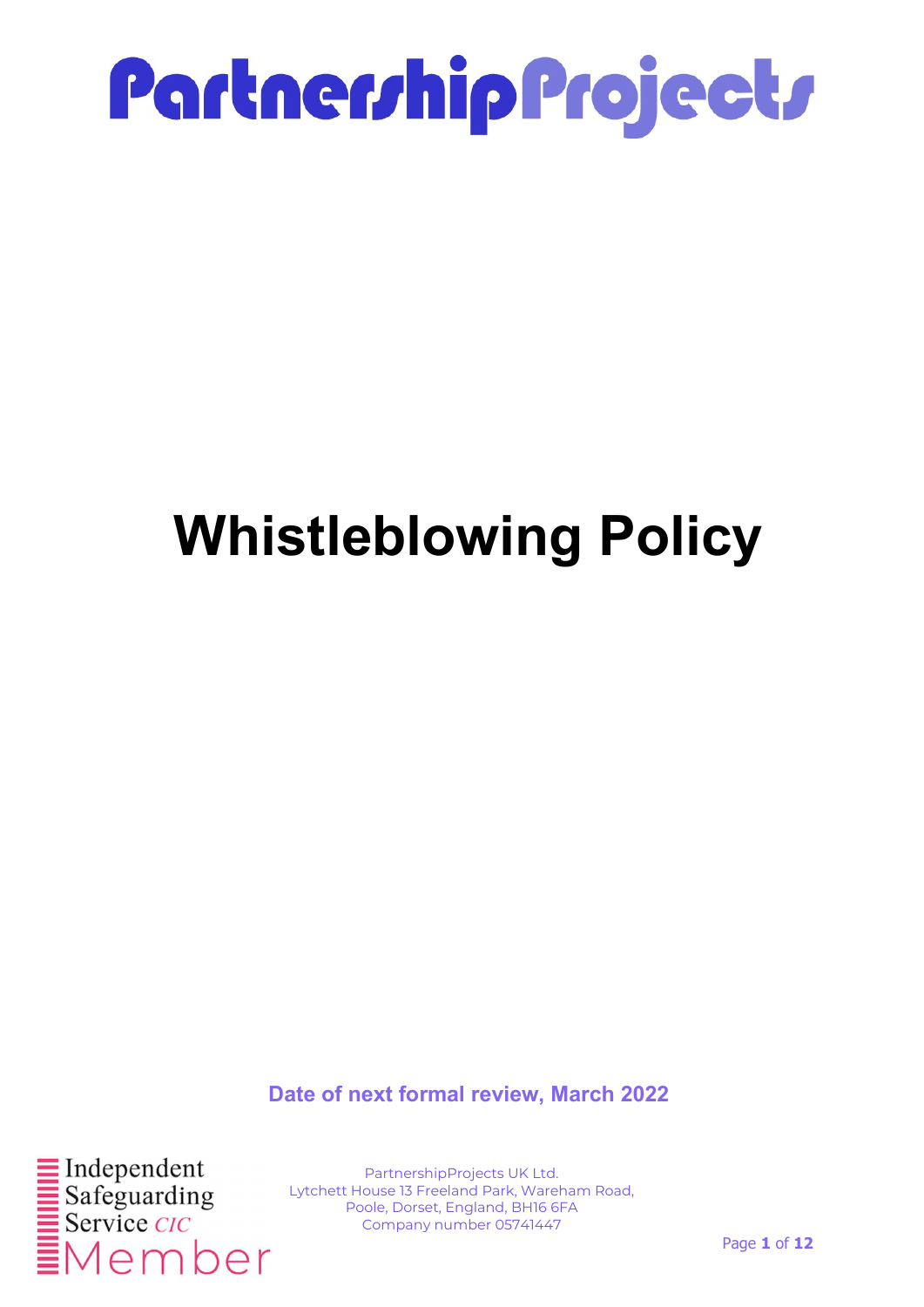### **Contents**

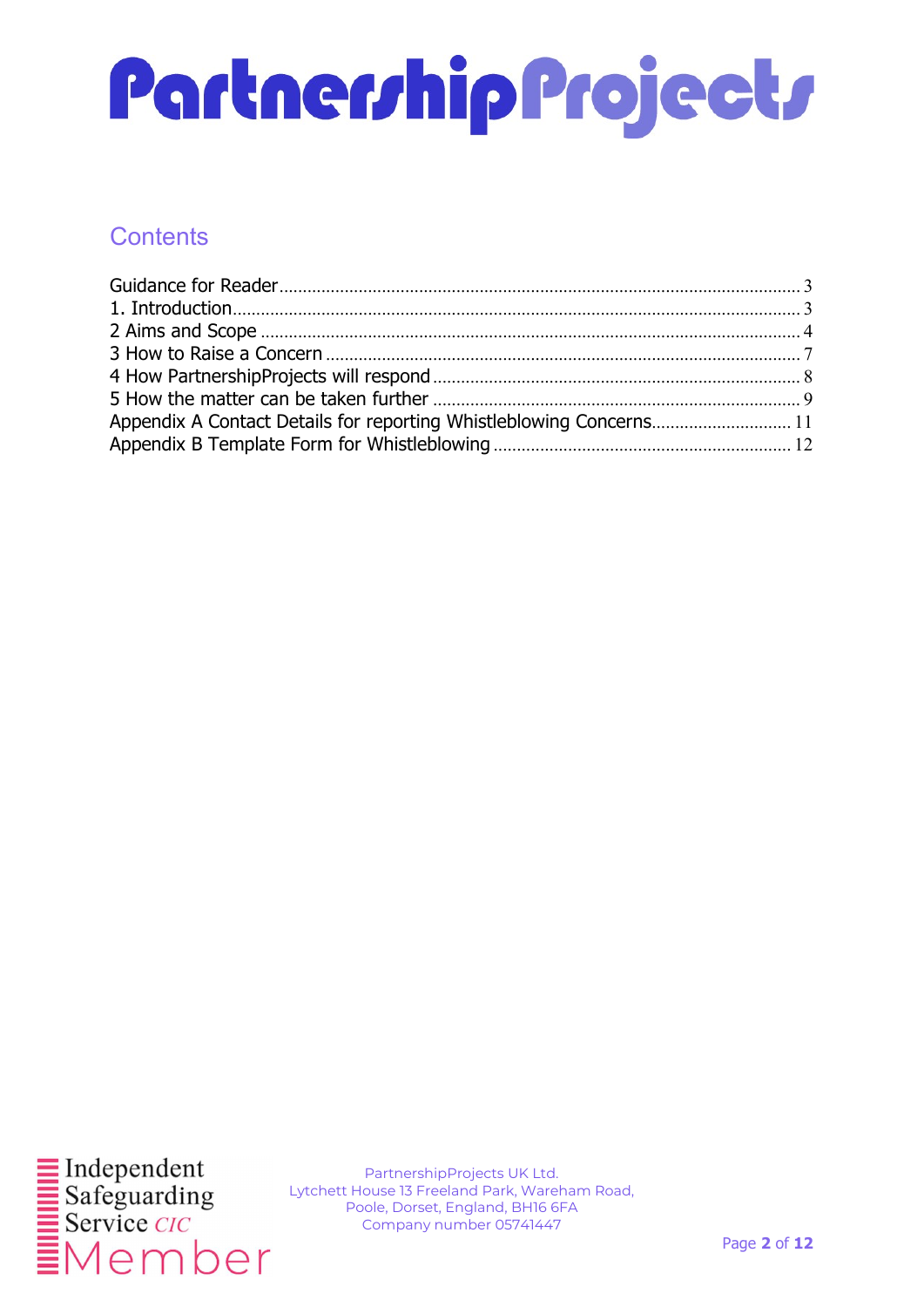#### Guidance for Reader

#### **Policy Conjunction**

PartnershipProjects' Whistleblowing Policy policy is in line with the principles of Working Together to Safeguard Children (2018) statutory guidance and the Department of Health's 'No Secrets' – guidance on developing and implementing multi agency policies and procedures to protect vulnerable adults from abuse. This policy is written in conjunction with PartnershipProjects' Complaints Policy.

#### Policy Legislation

The policy is in accordance with government guidance set out in 'Whistleblowing for Employees' and the Public Interest Disclosure Act 1998 ("PIDA"). All suspicious and actual allegations of abuse will be taken seriously and responded to swiftly and appropriately in accordance with government legislation - Advice on whistleblowing and with the relevant Local Safeguarding Children Partnership guidance and procedures.

The NSPCC whistleblowing helpline is available for staff (including volunteers and associates) who do not feel able to raise concerns regarding safeguarding matters internally. Staff can call 0800 028 0285 – line is available from 8:00 AM to 8:00 PM, Monday to Friday and email: help@nspcc.org.uk

Advice is also available from Protect - formerly known as Public Concerns at Work (PCAW) who provide free, confidential whistleblowing advice on 0203 1172520

#### Policy Availability

The Whistleblowing Policy is available in hard copy upon request.

It is PartnershipProjects' policy to ensure that staff who act in good faith and in compliance with the law are protected from interference in, or retaliation for, reporting improper actions and for co-operating with subsequent investigations or proceedings.

#### 1. Introduction

The reporting of workplace concerns is commonly known as 'whistleblowing' or 'making a disclosure in the public interest.'

Where any staff member has a concern that might fall within the scope of this document, they are encouraged to report the matter to the Designated Safeguarding Lead as appropriate.

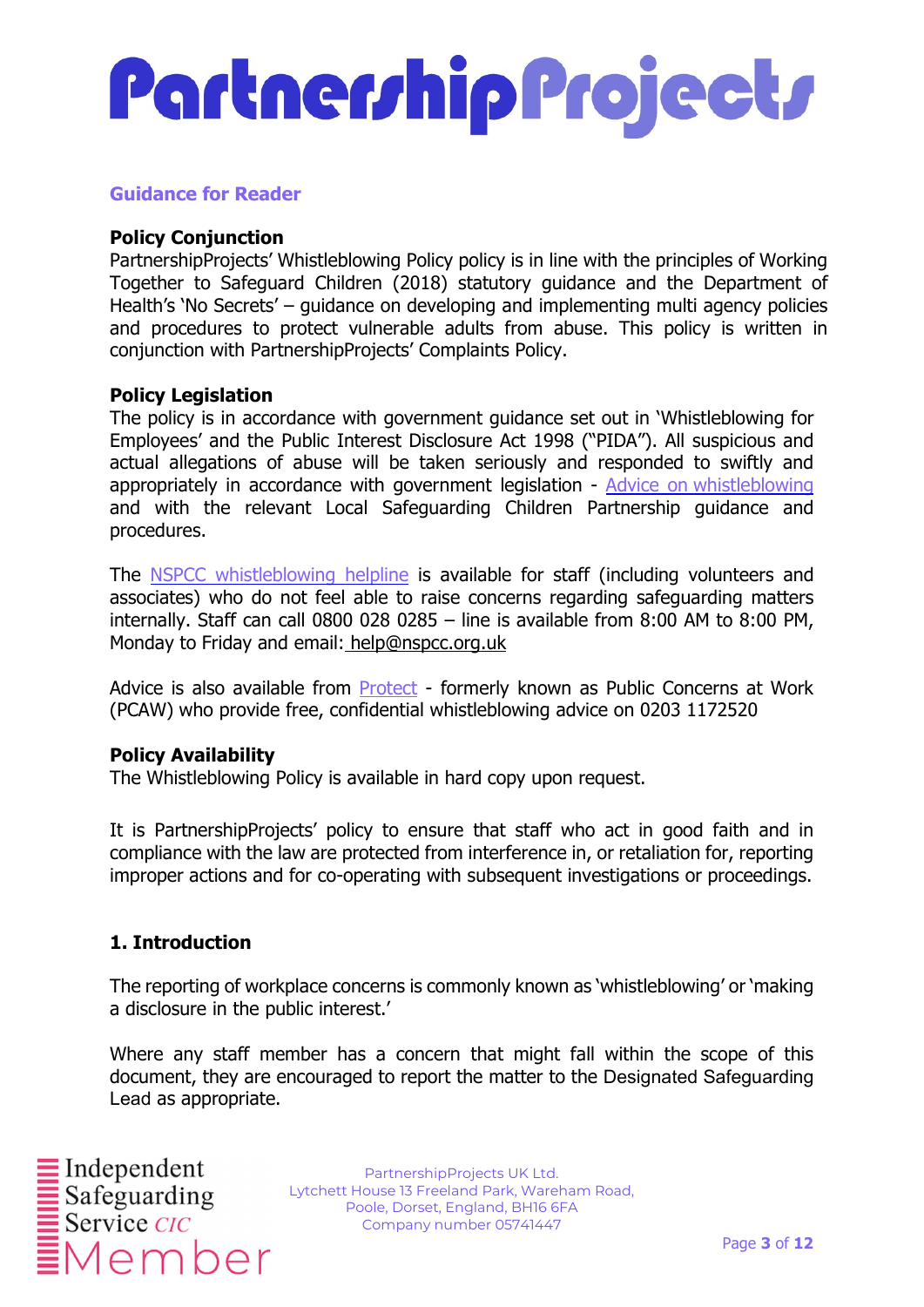This policy applies to all staff (including volunteers or associates) providing services on behalf of PartnershipProjects.

This policy is intended to encourage and enable staff to raise serious concerns within PartnershipProjects, by setting out the process to make a disclosure under the Public Interest Disclosure Act 1998.

PartnershipProjects accepts that some staff may prefer to do this in a confidential way to avoid any public disclosure of their identity. This policy makes it clear that staff can raise concerns of illegal or improper conduct without fear of victimisation, subsequent discrimination or disadvantage.

This policy does not form part of any contract of employment or contract for services and it may be subject to change, withdrawal or replacement at any time.

#### 2 Aims and Scope

Staff are encouraged to report any concerns they may have about any aspect of the PartnershipProjects' service, the conduct of PartnershipProjects staff, or any other member of staff acting on behalf of PartnershipProjects.

In the first instance, the concerns should be reported to the Designated Safeguarding Lead. If the concerns are in relation to the Designated Safeguarding Lead, these should be reported to the Safeguarding Director. Any concerns in relation to the Safeguarding Director, should be made to one of the senior management members of the Local Authority where PartnershipProjects' registered office is located (named at Appendix A).

This policy is not intended to deal with

- Complaints relating to a person's own personal circumstances as an employee of the PartnershipProjects, such as matters relating to their own terms and conditions, the way they have been treated at work, or about personal differences or conflicts. In these cases, these should be referred to PartnershipProjects' Complaints Policy or Grievance Procedure.
- Complaints about any third-party organisation or about another member of the public

This policy aims to:

- Encourage staff to feel confident in raising serious concerns of illegal or improper conduct, and to question and act upon concerns about practice.
- Provide staff with a mechanism to raise those concerns and to be told of any action taken to address concerns.

 $\frac{1}{2}$ Independent ember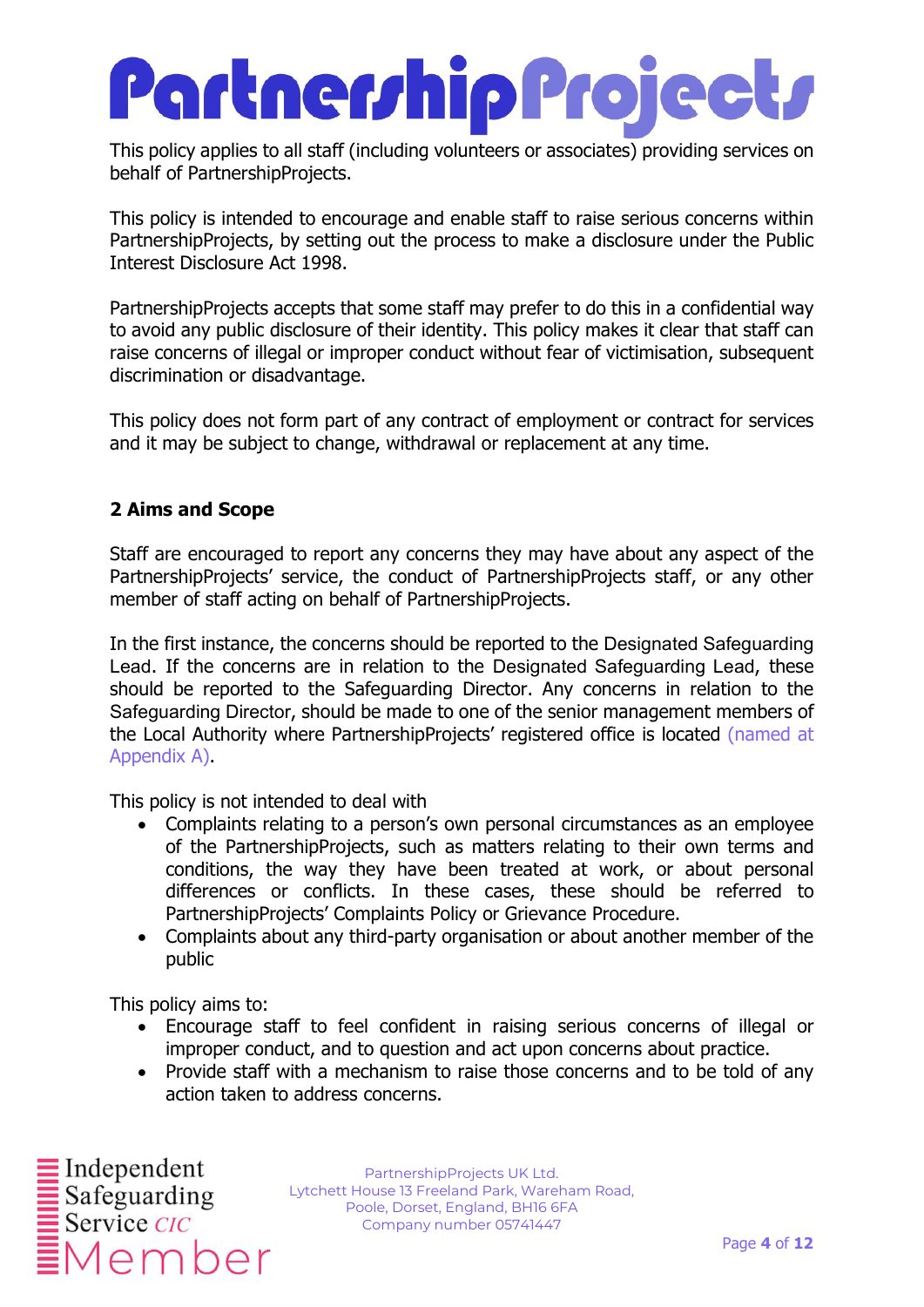### Partner/hip Project/

- Ensure that staff have received a response to their concerns and that they are aware of how to pursue these if they feel that the internal processes have not been successful.
- Reassure staff that they will be protected from possible reprisal or victimisation if they have a reasonable belief that they have made any disclosure in good faith.

Staff should report anything that:

- makes them feel uncomfortable in terms of known standards, their experience, or the standards they believe PartnershipProjects subscribes to;
- is against the PartnershipProjects' policies and procedures;
- falls below established standards of practice; or
- amounts to improper conduct

If staff become aware of information which suggests that any member of staff (or volunteer or associate) has;

- behaved in a way that has harmed, or may have harmed a child;
- possibly committed a criminal offence against children, or related to a child;
- behaved towards a child or children in a way that indicates they may pose a risk of harm to children;
- behaved or may have behaved in a way that indicates they may not be suitable to work with children;

they should follow PartnershipProjects' Managing Allegations Against Staff Policy.

#### Qualifying Disclosures

The law provides protection for staff who raise legitimate concerns about specified matters. These are called "qualifying disclosures". This policy is not designed to replace or be used as an alternative to PartnershipProjects' Complaints Policy or Grievance Procedure.

A qualifying disclosure is one made in the public interest by a staff member who has a reasonable belief that one of the following is being, has been, or is likely to be committed:

- a criminal offence;
- a miscarriage of justice:
- an act creating risk to health and safety;
- an act causing damage to the environment;
- unauthorised use of public funds;
- an act of fraud or corruption;
- Sexual or physical abuse of pupils;
- a breach of any other legal obligation; or
- concealment of any of the above;

 $\frac{1}{2}$ Independent  $\begin{array}{r}\n\hline\n\text{Safeguarding} \\
\hline\n\text{Serve } CIC\n\end{array}$ ember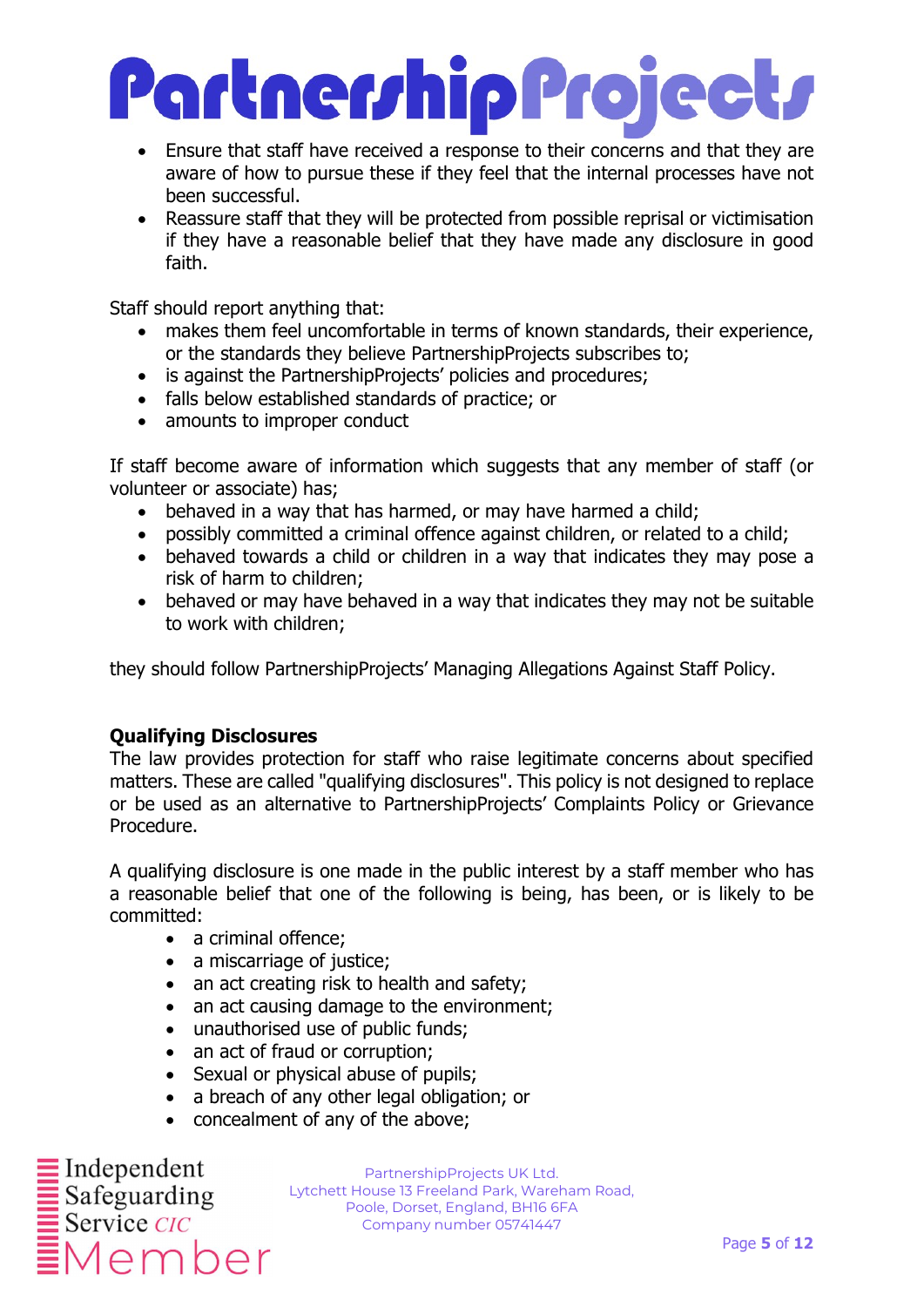## Partnerrhip Projectr

#### Protected Disclosures

PartnershipProjects is committed to good practice and high standards and wants to be supportive of staff. Any disclosure of information as detailed above will only be a protected disclosure if it is made in the reasonable belief of the staff member that the disclosure is in the public interest.

No staff member who uses this procedure in the reasonable belief that the disclosure is in the public interest will be penalised for doing so. A staff member has the right not to be subjected to a detriment by any act or deliberate omission by another staff member employed (or working on behalf of) PartnershipProjects because he or she has made a protected disclosure.

PartnershipProjects recognises that you may wish to seek advice from, and be accompanied by, your trade union representative when disclosing a concern under this code. It acknowledges and endorses the role that a trade union representative providing advice and/or making a disclosure of information on behalf of one of their members in accordance with this code will not suffer detriment in their employment with PartnershipProjects.

PartnershipProjects will not tolerate any harassment or victimisation (including informal pressures) and will take appropriate action to protect staff when they raise a concern that they believe is in the public interest to disclose.

In the absence of any reasonable belief any staff member that is found to have made an allegation frivolously, maliciously or for personal gain may be subject to disciplinary procedures.

#### Confidentiality and Anonymous allegations

A concern reported under this policy will be treated confidentially. Unless the staff member agrees, their identity will not be disclosed by PartnershipProjects in dealing with their concern within this policy.

However, this policy encourages staff to put their name to allegations whenever possible. Concerns expressed anonymously will be considered at the discretion of PartnershipProjects.

In exercising this discretion, the factors to be considered will include:

- The seriousness of the issues raised.
- The credibility of the concern.
- The likelihood of confirming the allegation from attributable sources.

In the event of a concern disclosing alleged criminal activity, the staff member may be asked to help the police or other appropriate enforcement agency. In the event of disciplinary action taken by PartnershipProjects, the staff member may be asked to give evidence under PartnershipProjects' disciplinary procedure.

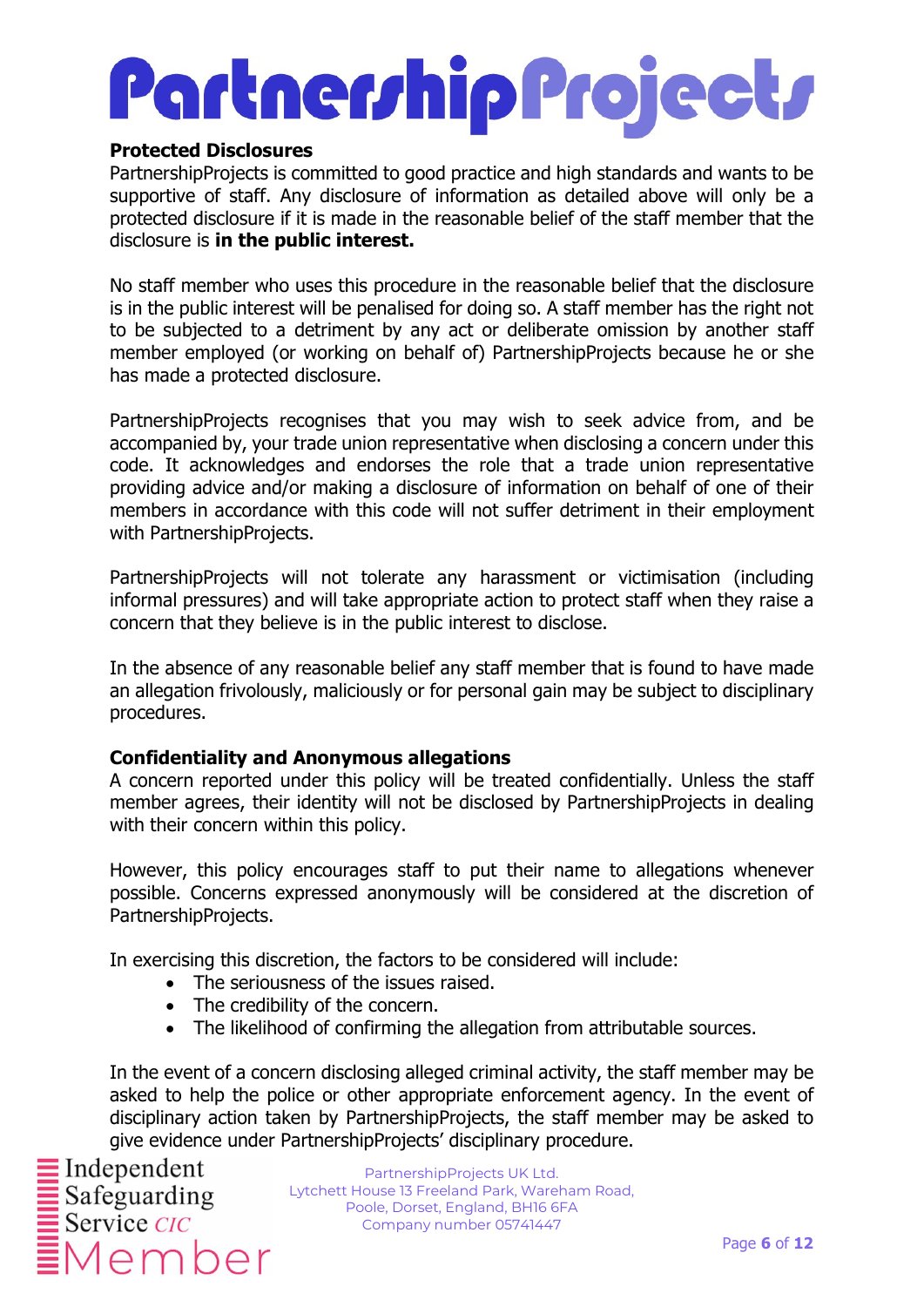#### Untrue Allegations

If a staff member reasonably believes that the claim was made in the public interest, but the claim is not confirmed following investigation, no action will be taken against the staff member. However, maliciously making a false allegation is a disciplinary offence. If a claim is made frivolously, maliciously or for personal gain, then disciplinary action may be taken against the staff member in the absence of any reasonable belief.

#### 3 How to Raise a Concern

As a first step, staff should raise concerns with the Designated Safeguarding Lead. This depends, however, on the seriousness and sensitivity of the issues involved and who is suspected of the malpractice. For example, if the staff member believes that the Designated Safeguarding Lead is involved, they should approach the Safeguarding Director. If the complaint is in relation to the Safeguarding Director, then one of the individuals identified at Appendix A should be contacted in the first instance. The earlier a concern is expressed, the easier it is to act.

 As the statutory protections for whistleblowers only apply in certain prescribed circumstances, staff are strongly encouraged to seek advice before making an external disclosure. If an external disclosure is made to an external body or agency, there may be a requirement for the staff member to demonstrate why they thought the internal PartnershipProjects' procedure was not appropriate. As a member of staff of PartnershipProjects, disclosing concerns externally, even in good faith, without first attempting to report internally, may result in disciplinary action being taken against you.

Staff are reminded that they must not disclose personal, sensitive, confidential, or otherwise protected information to any person who is not authorised to receive it. As a member of staff of PartnershipProjects, unauthorised disclosure of such information may result in disciplinary action being taken against you.

If, as a consequence of a staff member's complaint, information is published which turns out not to be true and which has the potential to damage another person's interests or reputation, there is a risk that they could be sued for defamation. Where it is clearly in the public interest for information to be brought out into the open immediately (even though it is untested and may ultimately turn out to be untrue or incorrect) a legal defence called "qualified privilege" is available. Concerns reported in good faith under this policy within PartnershipProjects will normally be covered by this defence. However deliberate false statements will not.

If a staff member is not a member of a trade union and/or they wish to obtain confidential advice about making a disclosure from an independent source, there is a charity called Protect (formerly known as PCAW) that can be contacted on 0203 1172520 – info@protect-advice.org.uk.

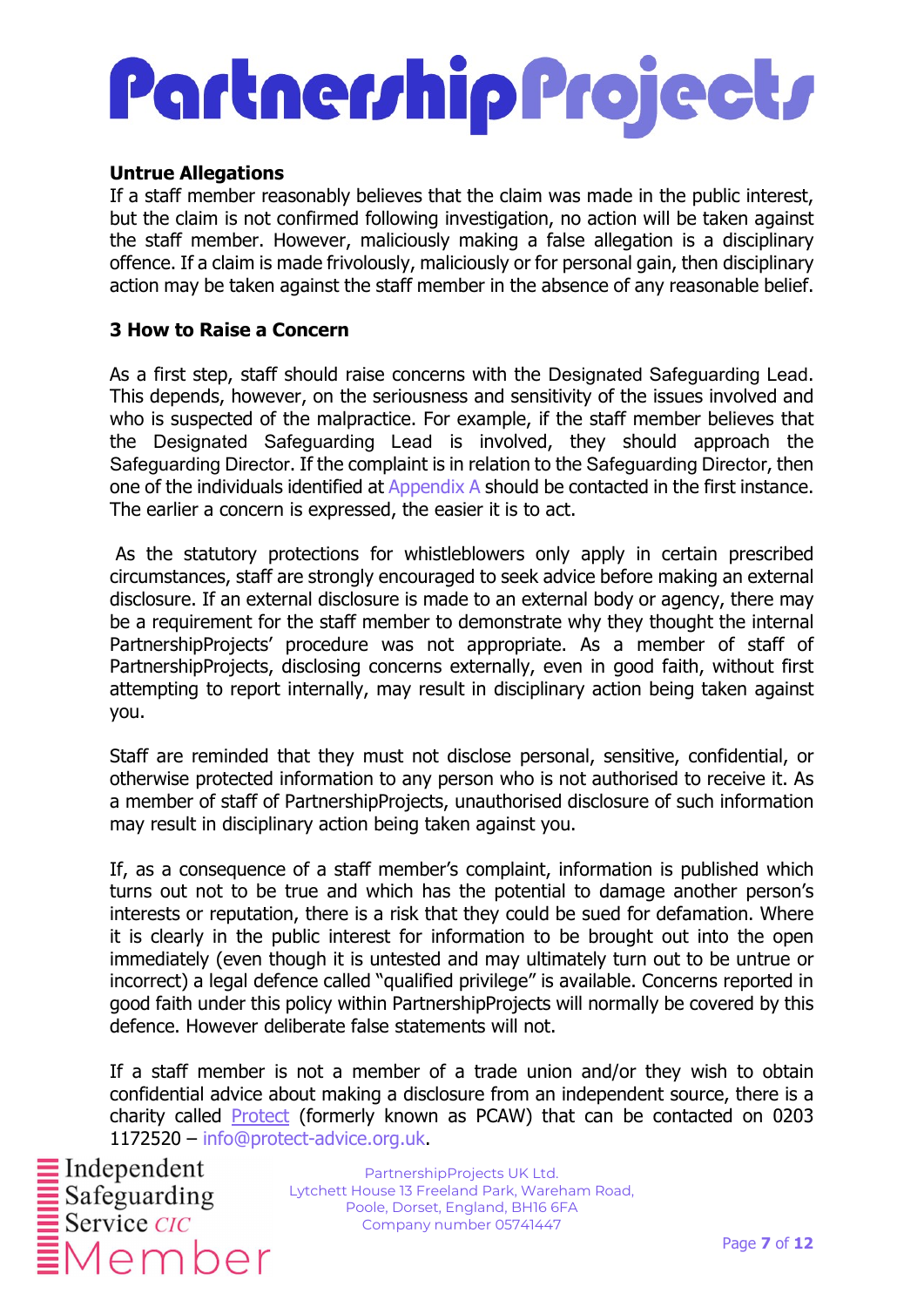In the case of a concern being raised through the Director for Safeguarding, depending on the nature of the concern, the complainant will need to demonstrate that there are reasonable grounds for their concern. Concerns may be raised verbally or, preferably, in writing. Staff who wish to make a written report are invited to use the following format:

- The background and history of the concern (giving relevant dates).
- The reason why they are particularly concerned about the situation.
- Why they think this concern is in the public interest to disclose

Staff may wish to consider discussing their concern with a colleague or trade union representative before making a disclosure and may find it easier to raise the matter if there are two (or more) who have had the same experience or concerns. However, they should each make a separate and individual disclosure and should then not discuss the matter further between themselves.

Staff have the right to invite a trade union representative, or a work colleague, to be present during any meetings or interviews about the concerns that they have raised.

#### 4 How PartnershipProjects will respond

Where concerns raised under this policy are referred to the Director for Safeguarding, they will seek appropriate HR / legal advice as required. The reported matter may:

- be investigated by management, or through the disciplinary process.
- be referred to the police.
- be referred to an external auditor
- form the subject of an independent inquiry
- be investigated by an independent investigating officer, appointed on behalf of PartnershipProjects.

Where concerns have been raised with any other party, appropriate action will be taken, in order that the concerns are dealt with in the most efficient manner. To protect individuals and those accused of illegal or improper conduct, initial enquiries will be made to decide whether an investigation of any kind is appropriate and, if so, what form it should take.

Concerns or allegations which fall within the scope of specific policies or procedures (for example, Safeguarding or Managing Allegations Against Staff), will normally be referred for consideration under those procedures.

Some concerns may be resolved by action undertaken by the Board of Directors without the need for investigation. If urgent action is required, this will be taken before any investigation is conducted.

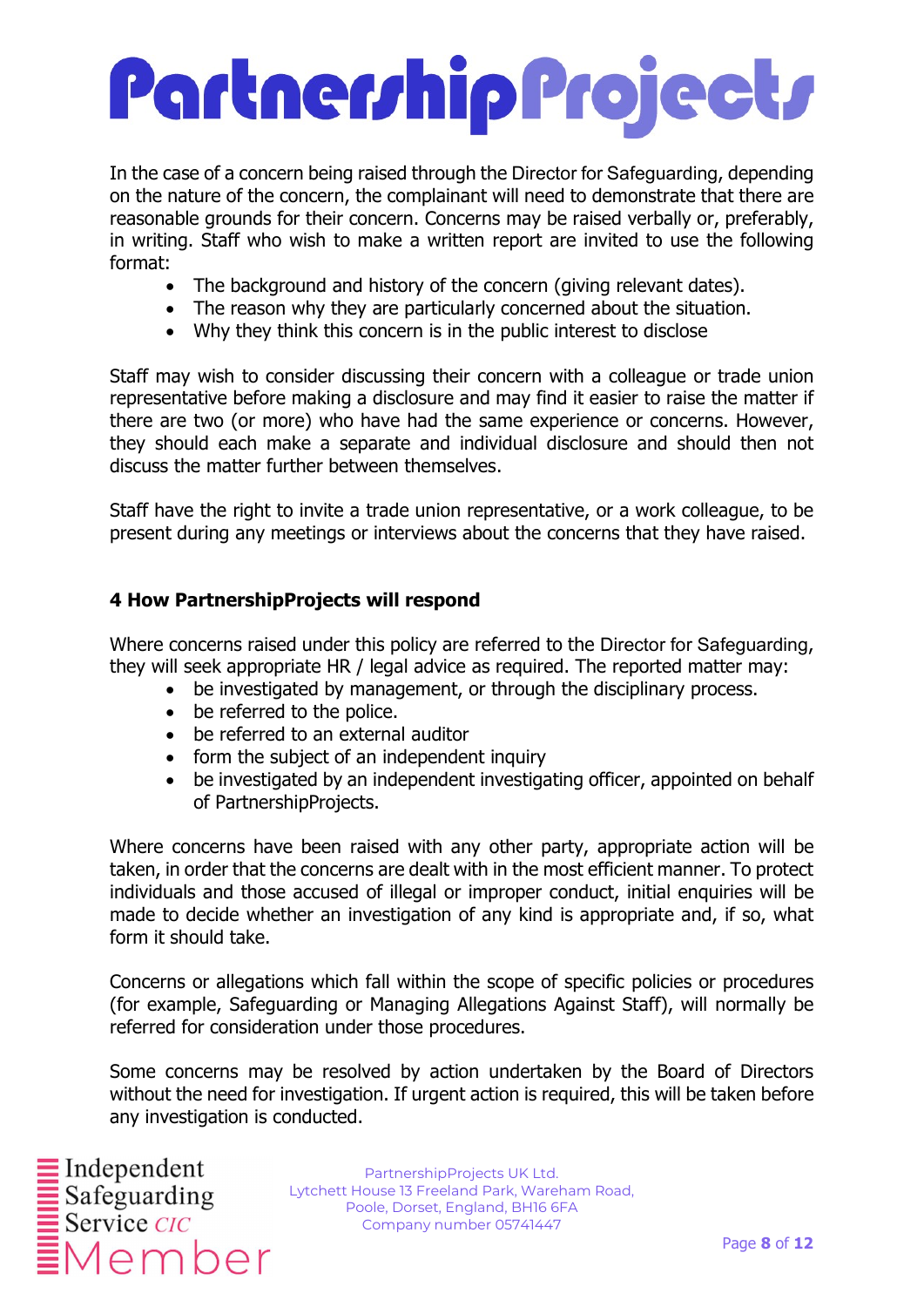It may be that the person that is dealing with the concern, may wish to meet with the person that has made the disclosure, to clarify certain details. Where any meeting is arranged as part of this procedure, the employee's trade union representative or work colleague may attend the meeting.

Within 10 working days of the date of the disclosure, the party dealing with the concern(s) will write to the complainant and, where possible, will provide the information below where this is available:

- Acknowledging that the concern has been received.
- Indicating how the matter is to be dealt with.
- Giving an estimate of how long it will take to provide a final response, telling the complainant whether any initial enquiries have been made.
- Telling the complainant whether further investigations will take place and if not, why not.

The amount of contact between the persons considering the issues and the complainant will depend on the nature of the matters raised, the potential difficulties involved, and the clarity of the information provided. If necessary, the Director for Safeguarding may seek further information from the complainant.

Where a concern is disclosed about wrongdoing or harm to children, young people and/or vulnerable persons, PartnershipProjects will refer the matter for investigation by a person with sufficient and appropriate independence, experience and expertise in such matters to be able to adequately investigate the concern raised. Where appropriate it may be necessary to report the matter to the LADO (Local Authority Designated Officer) and/or the relevant Local Authority's Children or Adults Social Care Service. PartnershipProjects will take steps to minimise any difficulties that complainants may experience because of raising a concern. For instance, if they are required to give evidence in criminal or disciplinary proceedings, PartnershipProjects will arrange for advice on the process to be given.

PartnershipProjects accepts that the complainant expects to be assured that the matter has been properly addressed. The relevant party, subject to any legal constraints and Data protection, will inform them of the outcome of any investigation that may take place.

Please note, complainants will not be given any information regarding possible sanctions against any staff member that they have complained about.

#### 5 How the matter can be taken further

This policy is intended to provide staff with a way within PartnershipProjects to whistleblow concerns. PartnershipProjects hopes staff will be satisfied with any action taken. If they are not, and feel they wish to take the matter outside PartnershipProjects, the following are possible contact points:

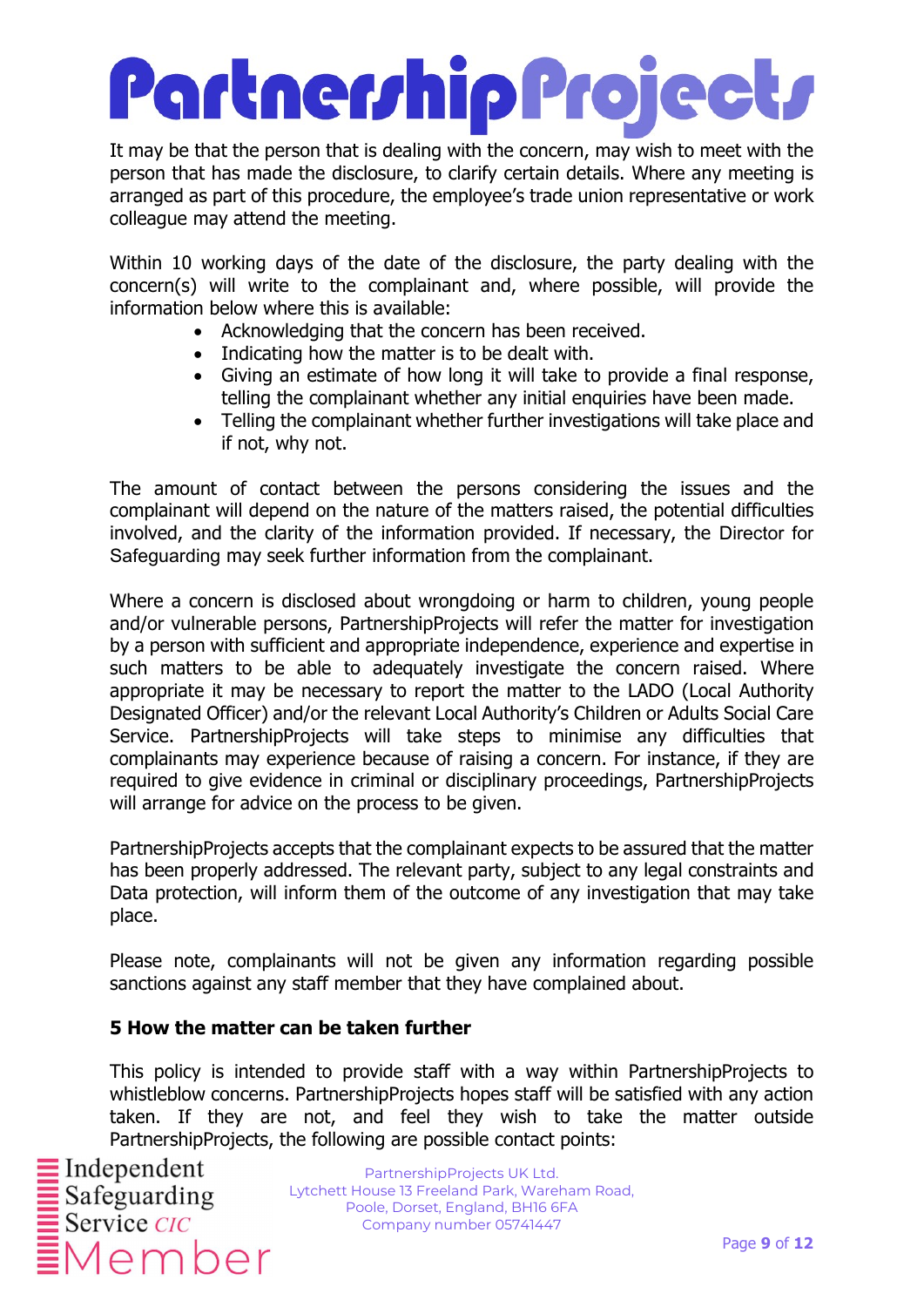

- The Audit Commission (confidential reporting for suspected fraud)
- Your trade union
- Your local Citizens Advice Bureau
- Relevant professional bodies or regulatory organisations
- A relevant voluntary organisation
- The Police

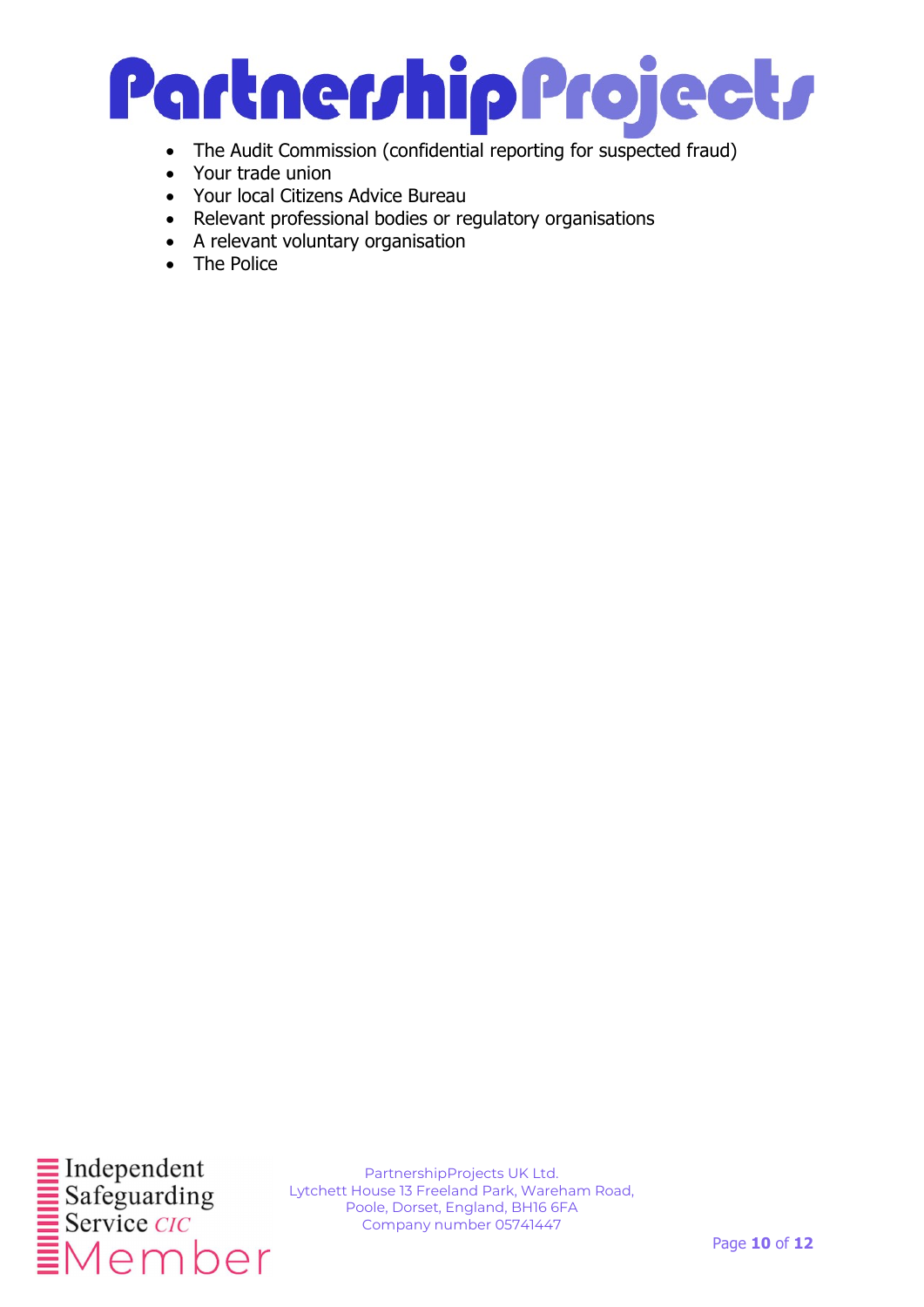

#### Appendix A Contact Details for reporting Whistleblowing Concerns

Persons who may be contacted for advice on making a confidential complaint or allegation

#### Designated Safeguarding Leads:

Name: Rachael Aylmer Jackie Lindeck

Email: rachael@partnershipprojectsuk.com jackie@partnershipprojectsuk.com

Telephone: 079 8313 3258 078 5545 4386

#### Safeguarding Director:

Name: Gabrielle Stirling Email: gabrielle@partnershipprojectsuk.com Telephone:

If your complaint/allegation regards the Safeguarding Director, you can contact any of the following people independently:

#### Local Authority Designated Officer (LADO) for Bournemouth, Christchurch and Poole

Email: lado@bcpcouncil.gov.uk Tel: 01202 456744